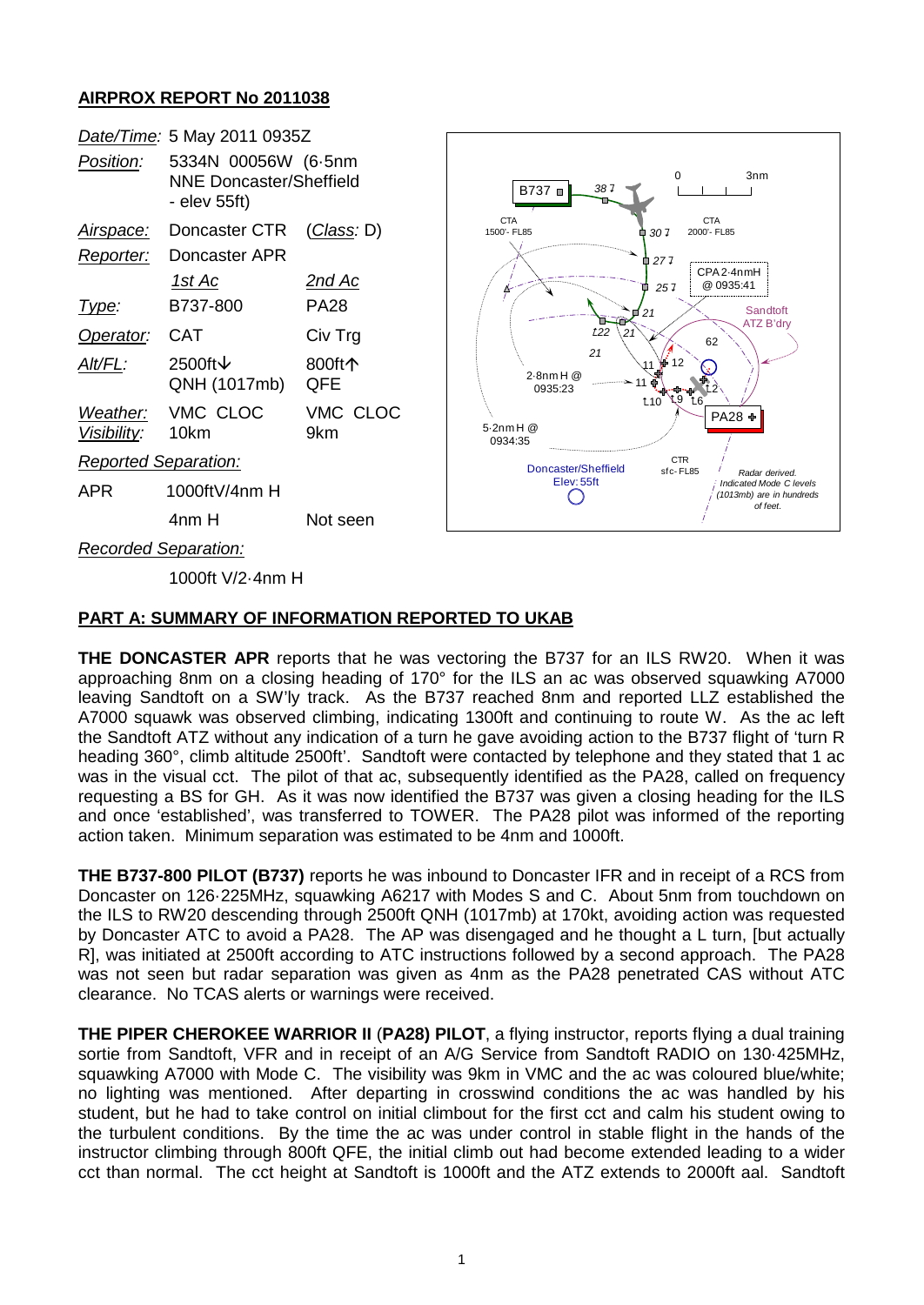A/G had no phone call to let them know that an ac was inbound or in the Doncaster cct. He did not see the B737 or any other ac at the time.

**ATSI** reports that the Airprox occurred at 0935:28, at a position 6nm NNE of Doncaster Airport within the Doncaster Class D CTR. The B737 was inbound to Doncaster, IFR, from Tenerife. The PA28 was operating on a VFR flight from Sandtoft aerodrome.

Sandtoft is positioned 7.5nm to the NE of Doncaster Airport and has an ATZ of a circle 2nm radius centred on RW05/23 and extending from the surface to 2000ft above aerodrome level (elev 13ft). The southwestern part of the ATZ lies within the Doncaster Sheffield CTR (Class D). The upper limit of the ATZ lies partly within Doncaster Sheffield CTAs (bases 1500ft and 2000ft amsl).

The Letter of Agreement between Doncaster and Sandtoft, states:-

3) Pilots of transponding aircraft remaining within the Sandtoft ATZ will be expected to squawk the 'VFR Aerodrome Traffic Pattern' conspicuity code (7010) in accordance with AIC 9/2007.

8) Doncaster Radar will inform Sandtoft via the direct line of all aircraft being vectored for an approach to runway 20. This telephone call should be made at approximately 20DME. Specific mention should be made of all arrivals of 'Heavy' vortex category.

10) Pilots must ensure that they are in receipt of an ATC clearance from Doncaster Radar 126.225 MHz before entering Doncaster Controlled Airspace.'

RW20 was the notified Runway in use.

The applicable Doncaster/Sheffield METAR for 0920Z - 14011KT CAVOK 12/06 Q1020=

At 0929:18, the B737 crew, in receipt of a Radar Control Service, established contact with Doncaster RADAR, in the descent to FL070 with information 'Quebec'. RADAR responded advising that information 'Romeo' was current, QNH 1020mb, with vectoring for the ILS RW20 and No 1 in traffic. The B737 crew was given descent to an altitide of 2500ft, QNH (1020mb) and was then vectored right hand for the ILS approach RW20. At 0933:13, the radar recording shows the B737 positioned 11.8nm N of Doncaster Airport on right base.

At 0930:55, the B737 crew was advised about an aircraft that would be entering the hold at 3500ft, RADAR instructing the B737 crew, "*...in the event of a go around not above 2 thousand 5 hundred feet Q-N-H 1-0-2-0....".* This was acknowledged correctly by the B737 pilot.

At 0933:33, the B737 crew was given a closing heading for the ILS, "[B737 C/S] *turn right heading of 1-7-0 degrees closing from the right report established when established descend with the glidepath."* The B737 pilot responded, *"Right heading 1 ???? er clear for the ILS* [B737 C/S]". At this point the radar recording shows a 7000 squawk [the PA28] appearing 0.5nm to the SSW of Sandtoft airfield tracking SW at low level.

At 0934:40, RADAR passed TI on the unknown traffic, later identified as the PA28, "[B737 C/S] *traffic er left 11 o'clock 4 miles er indicating a thousand feet believed to be remaining in the Sandtoft circuit."* The B737 pilot replied, *"We have on TCAS and we're established...*[B737 C/S]*....established on the ILS."*

At 0934:59, the radar recording shows the PA28 leaving the Sandtoft ATZ on a WSW'ly track towards the Doncaster final approach at FL010 (converts to altitude 1189ft QNH (1020mb), with 1mb equal to 27ft).

At 0935:07, RADAR gave avoiding action to the B737 crew, "[B737 C/S] *roger it's now avoiding action turn right heading 1-3 correction right heading 3-6-0 degrees that previously reported traffic still climbing and tracking towards."* The B737 pilot responded, *"er roger which altitude then right er 2*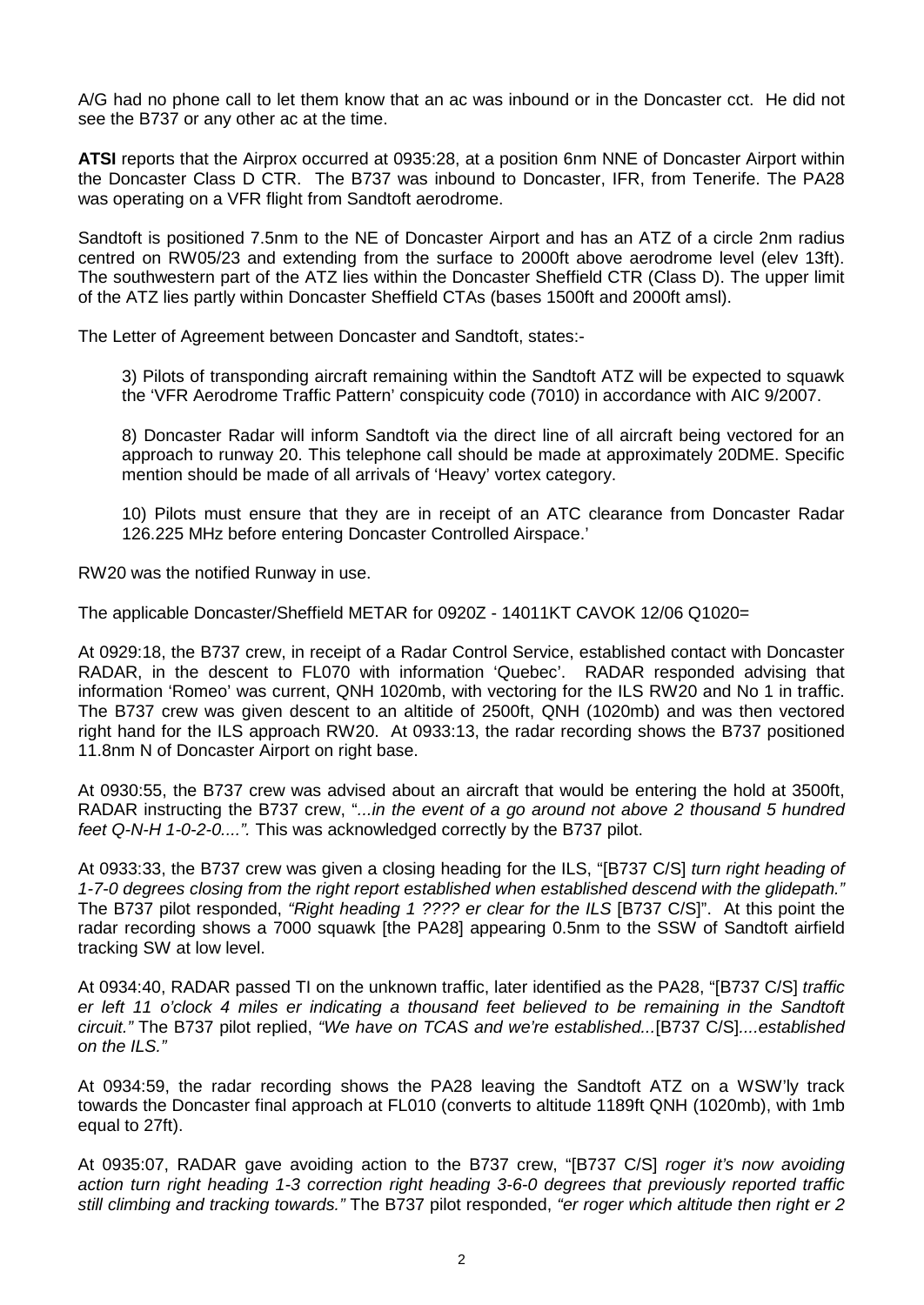*say again the heading,"* The RADAR controller replied, *"right 3-6-0 altitude 2 thousand 5 hundred feet.*"

The Manual of Air Traffic Control Services (MATS), Part 1, Section 1, Chapter 5, Page13, states:-

'15.2 The action to be taken by controllers when they observe an unknown aircraft, which they consider to be in unsafe proximity to traffic under their control, in various types of airspace is as follows:

(Class D). If radar derived, or other information, indicates that an aircraft is making an unauthorised penetration of the airspace, is lost, or has experienced radio failure – avoiding action shall be given and traffic information shall be passed.'

Although not a factor in the Airprox, ATSI noted that the radar controller did not use the correct avoiding action phraseology and did not pass the relative position, distance and heading of the PA28 [when it was issued].

MATS Part 1 App. E, Page 11, states:

'(A/c identity) avoiding action, turn left/right immediately heading (three digits) traffic ([left/right] number) o'clock (distance) miles opposite direction/crossing left to right/right to left (level information).'

At 0935:20, the radar recording shows the PA28, 2.3nm to the SW of Sandtoft, outside the ATZ in a R turn. The distance between the two ac is 3.3nm.

At 0935:28, the B737 crew reported at 2300ft, climbing back to 2500ft QNH and turning R heading 360°. The radar recording shows the distance between the aircraft as 2.8nm, with both ac in a R turn. The B737 is indicating FL021 (ALT 2289ft QNH) and the PA28 is indicating FL011 (ALT 1289ft QNH). The CPA occurs at 0935:41 at a range of 2.4nm with a minimum vertical separation of 1000ft Mode C.

At 0936:31, the PA28 pilot called Doncaster RADAR and apologised. At 0936:35, the radar recording shows the PA28 leaving the Doncaster CTR. Thereafter, the B737 was vectored for the ILS without further incident.

The PA28 pilot's written report indicates that a student was flying the ac, under the supervision of an instructor, in turbulent conditions with a crosswind. This resulted in a wider than normal cct. The pilot also commented that no call had been received by Sandtoft RADIO A/G Station regarding the inbound B737. Doncaster ATSU indicated that a call was made in accordance with the LoA. It was not possible to verify the phone conversations that occurred. The PA28 pilot required a clearance to enter the Doncaster Class D airspace before leaving the Sandtoft ATZ to the SW.

As the B737 turned onto the ILS for RW20, RADAR observed unknown traffic - the PA28 - in the vicinity of Sandtoft aerodrome. The controller considered it likely that the unknown traffic - the PA28 - was operating in the Sandtoft circuit and passed TI to the B737 crew. When it became clear that the unknown traffic - the PA28 - was leaving the Sandtoft ATZ on a WSW'ly track, the controller became concerned and gave avoiding action to the B737 crew in order to resolve the confliction.

## **PART B: SUMMARY OF THE BOARD'S DISCUSSIONS**

Information available included reports from the pilots of both ac, transcripts of the relevant RT frequency, radar video recordings, reports from the air traffic controller involved and from the appropriate ATC authority.